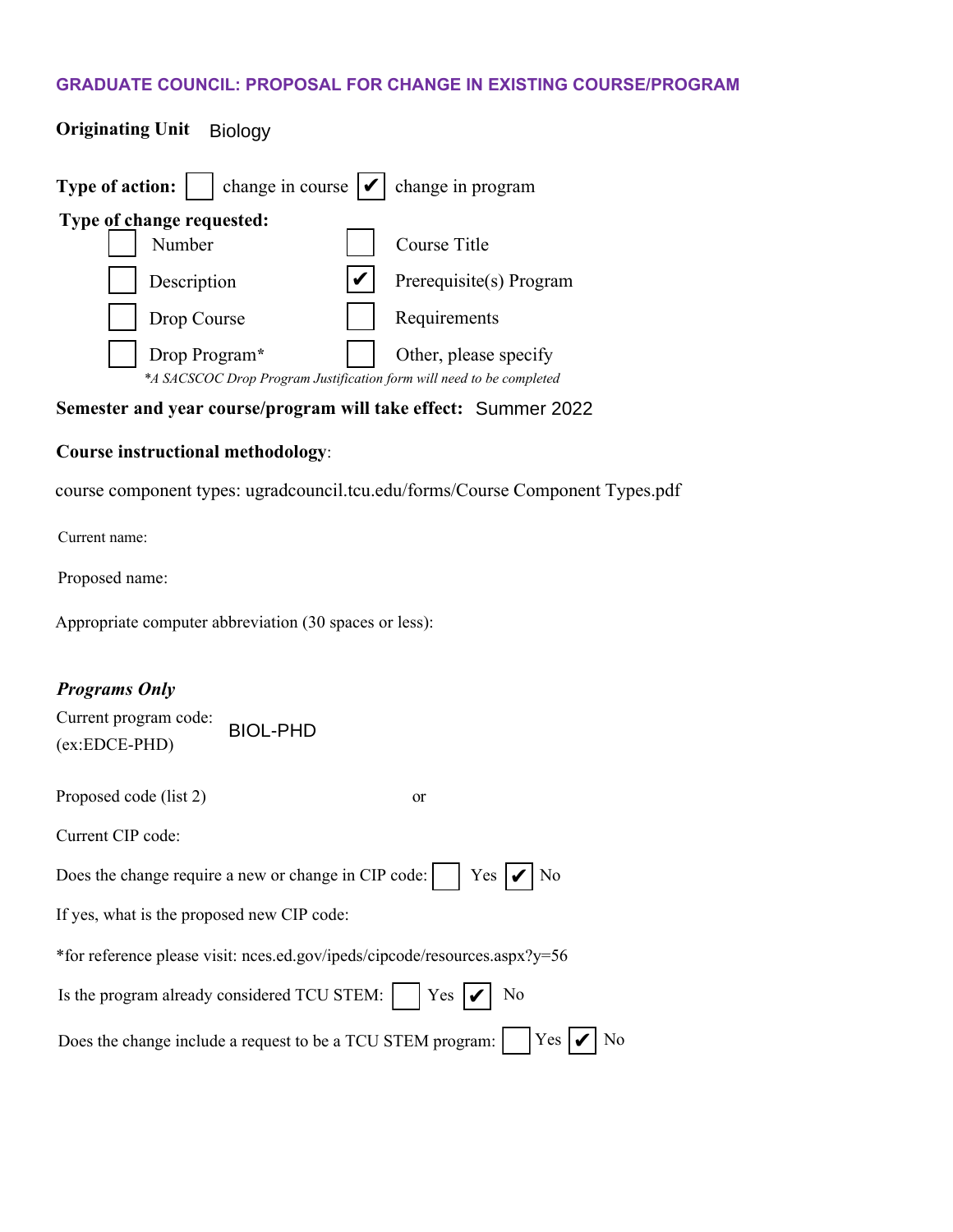**Description of change** (omit if dropping a course or program):

Proposed Change: Biology proposes to expand the pool of applicants who are eligible to apply to the PhD program. The initial primary target audience for this program was students who were already enrolled in the MS program, and who had demonstrated potential for success in both teaching and research and had identified (with their research advisor) a promising dissertation topic that in most cases would be an extension of their MS thesis research.

# **Present Catalog Copy**

Prerequisites for the Ph.D.:

1) Successful completion of the MS degree at TCU under the direction of a member of the Biology faculty with an overall GPA of 3.0 or higher. At least 12 hours of graduate coursework for the MS degree must be in Biology; these hours are in addition to hours earned in BIOL 70980 and BIOL 70990.

2) Documented evidence indicating research productivity and the potential to complete the requirements for a Ph.D. Evidence of research productivity should be submitted to the Committee on Graduate Studies (COGS) and can include (but is not limited to) publications in scientific journals or presentations at regional, national, or international scientific meetings.

3) Completed application to the Ph.D. program including a statement of purpose and two letters of recommendation from individuals who can comment on the student's potential for excellence in research and teaching.

4) Demonstrated ability to serve as a teaching assistant in undergraduate Biology courses at TCU.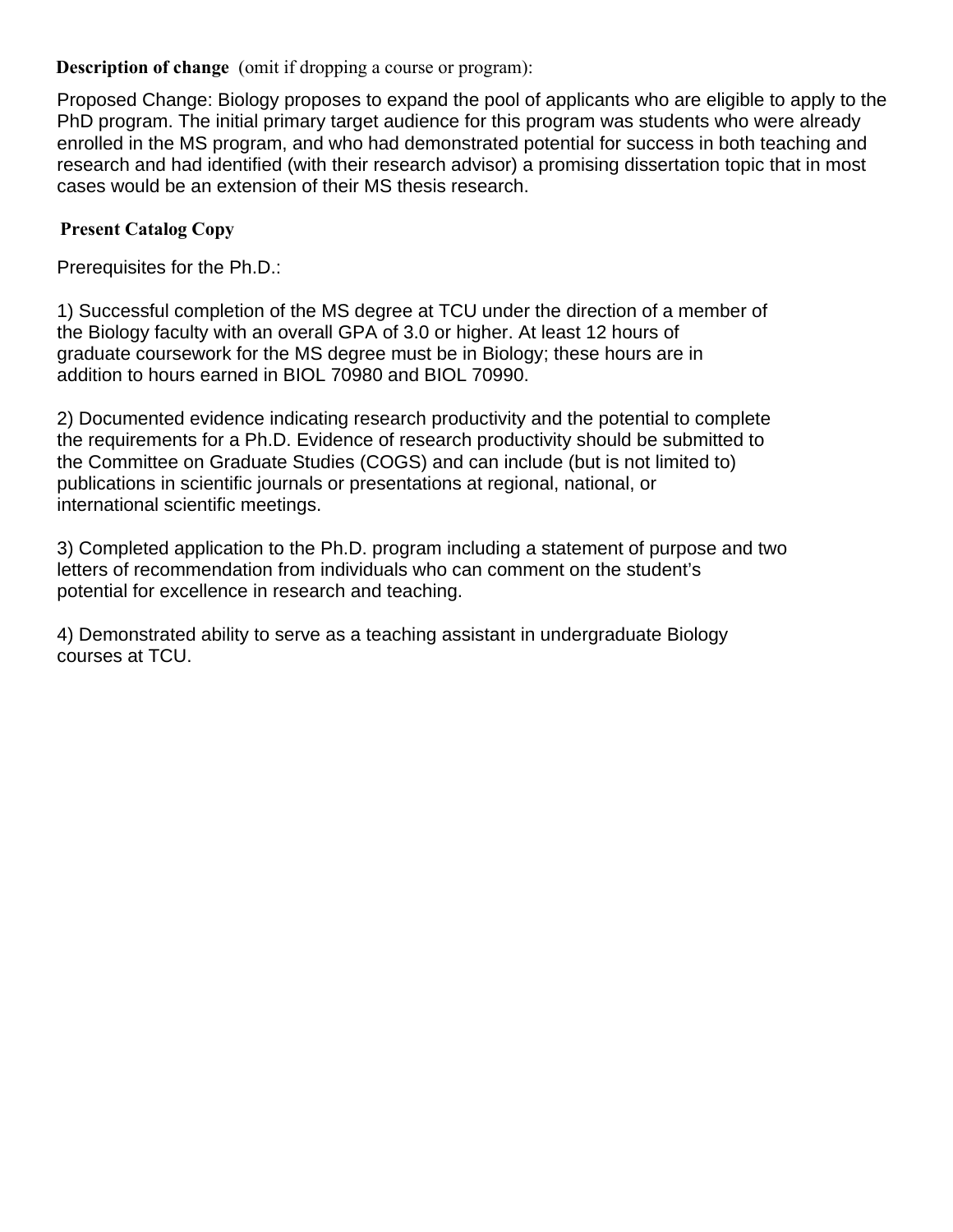## **Proposed Catalog Copy:**

Prerequisites for the MA, MS, and Ph.D. degrees: A BA or BS degree with a biology major or 24 semester hours of biology including intermediate or advanced undergraduate courses in cellular and molecular biology, organismal biology, ecology, evolution, genetics, physiology, microbiology or their equivalents. Students with majors in other areas may be considered upon request, but may be required to make up any deficiencies in their undergraduate preparations.

The GRE is not required. Any submitted GRE score is part of a holistic review of each application and official documents are required if scores are submitted for inclusion with the application.

As part of their professional training, full-time graduate students in biology with biology assistantships are required to participate in the undergraduate teaching function of the department. This requirement is met by assisting in undergraduate labs, giving laboratory instructions, leading seminars or discussion groups, and grading written assignments and exams.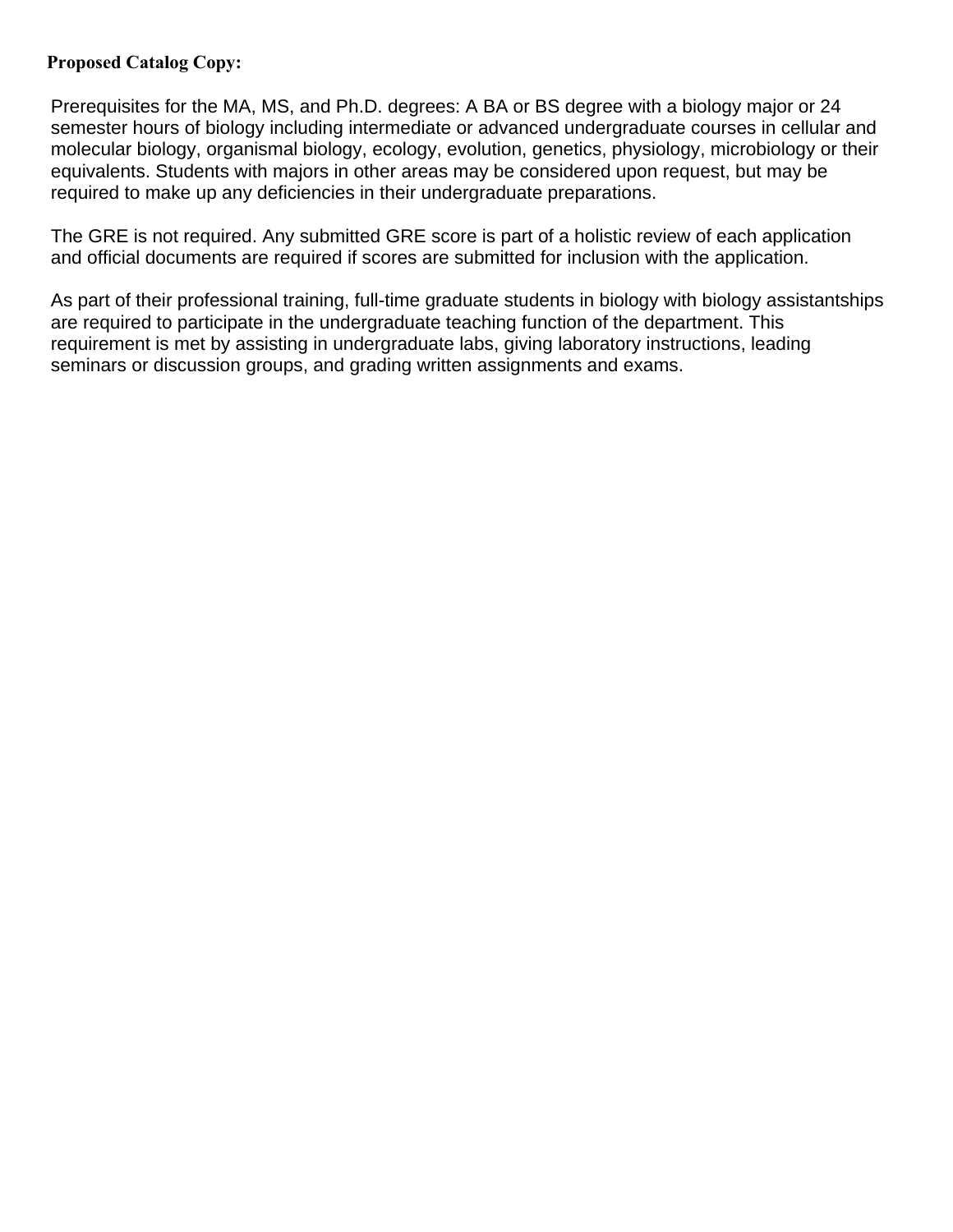## **Supporting evidence or justification**:

By expanding the pool of eligible students, we will increase the quality and quantity of students applying to the program each year. The focus of the program is on training teacher-scholars; this means, that our target audience is students who are interested in both teaching and research for their careers and who are seeking training in all areas of science communication – written, oral, teaching, and outreach to the broader community.

**Explain how the change(s) will affect the current outcomes and assessment mechanisms?** 

We anticipate no changes to the current outcomes and assessment mechanisms.

**Additional resources required Faculty: Space: Equipment:**  Library: None Library: None<br>Financial Aid: None **Other:**  None None<br>None: